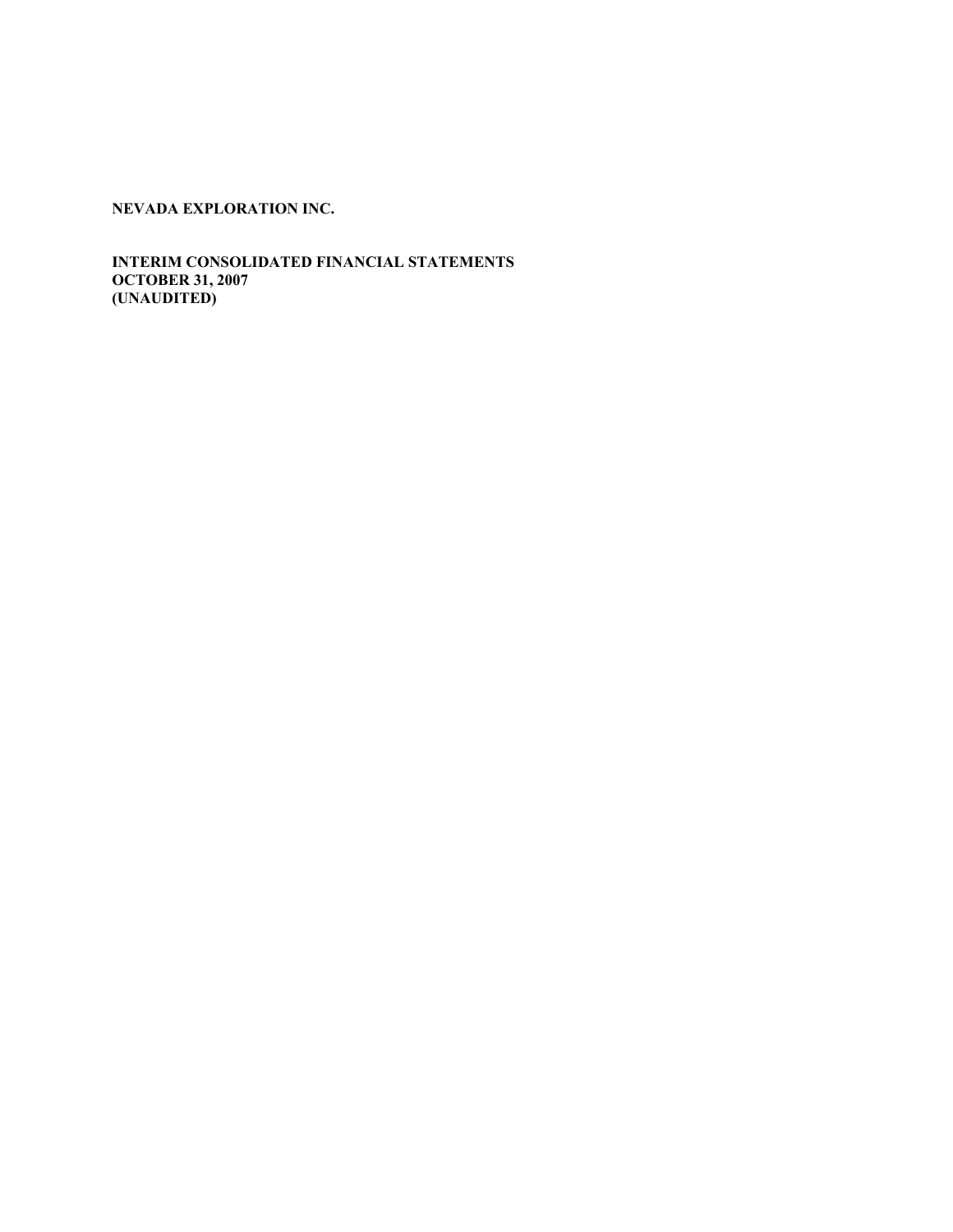# **TABLE OF CONTENTS**

# **INTERIM CONSOLIDATED FINANCIAL STATEMENTS**

| Statements of operations and deficit |         |
|--------------------------------------|---------|
| Balance sheets                       |         |
| Statements of cash flows             |         |
| Notes to financial statements        | 5 to 18 |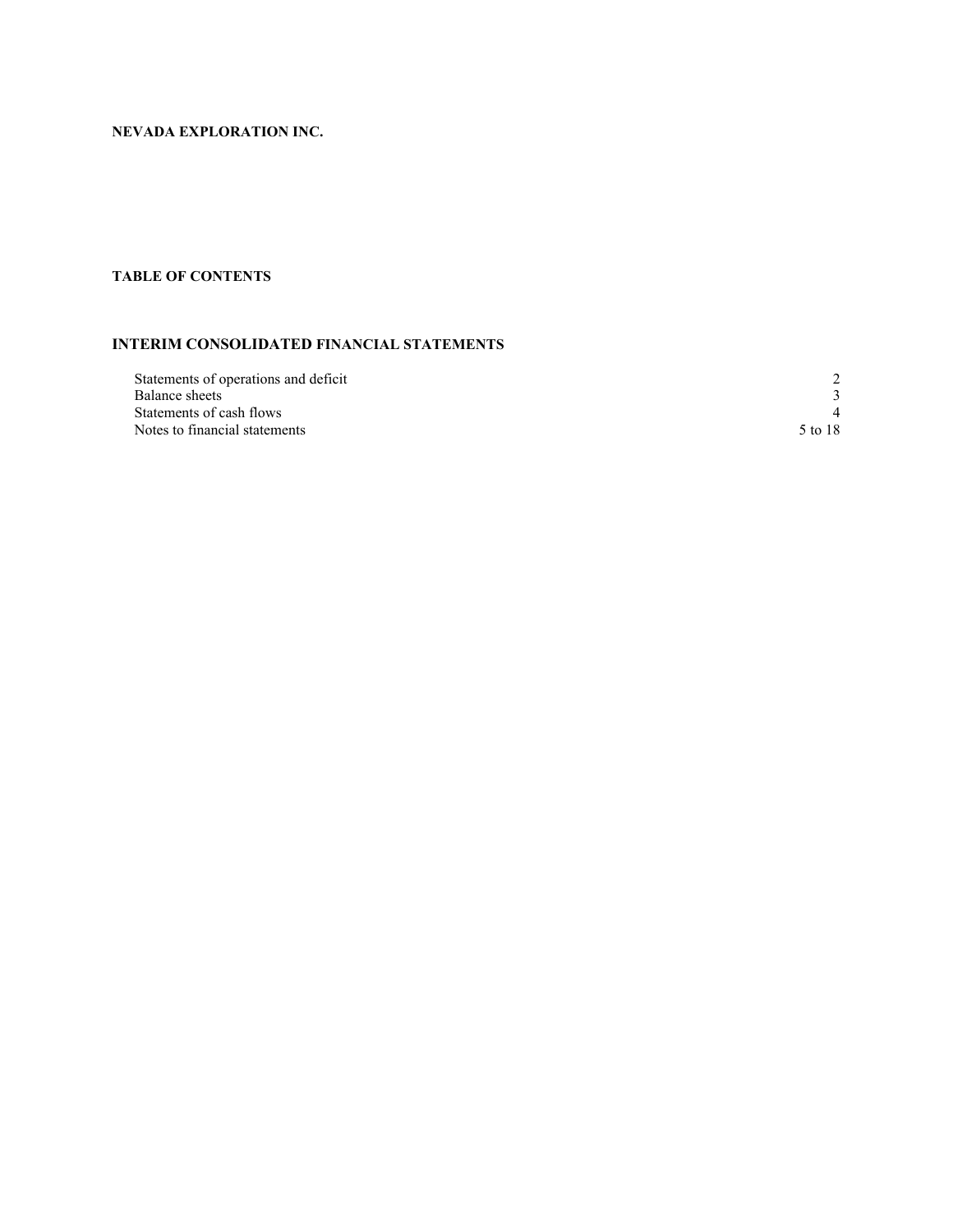The accompanying unaudited interim financial statements have been prepared by the Company's management and the Company's independent auditors have not performed a review of these financial statements.

Toronto, Ontario December 31, 2007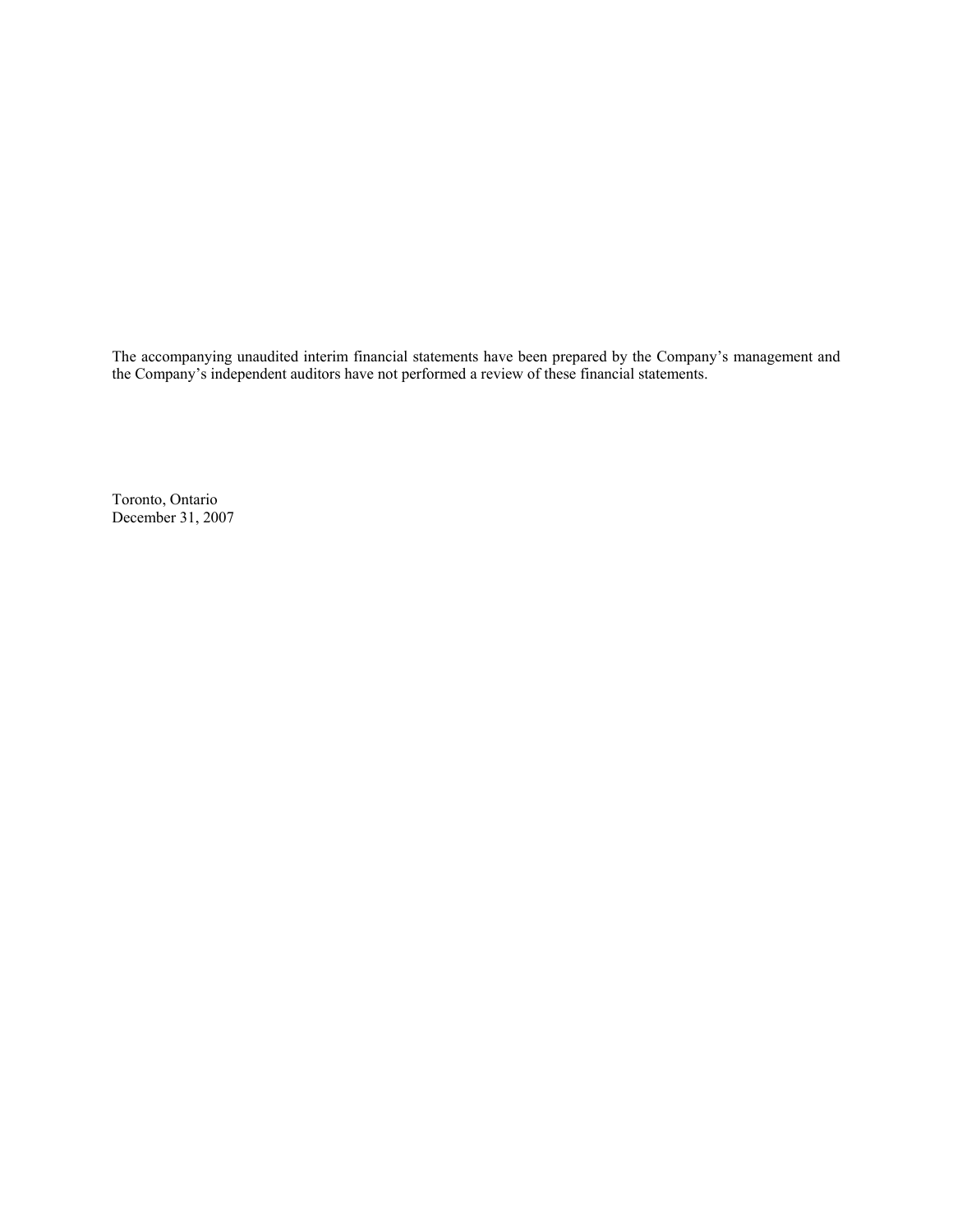# **INTERIM CONSOLIDATED STATEMENTS OF OPERATIONS AND DEFICIT**  (In Canadian Dollars)

(Unaudited) 2

|                                               | Three months ended<br>October 31, |             | Six months ended<br>October, 31 |             |
|-----------------------------------------------|-----------------------------------|-------------|---------------------------------|-------------|
|                                               | 2007                              | 2006        | 2007                            | 2006        |
|                                               | S                                 | \$          | \$                              | \$          |
| <b>INTEREST INCOME</b>                        | 3,642                             | 2,615       | 4,679                           | 2,615       |
| <b>EXPENSES</b>                               |                                   |             |                                 |             |
| General and administrative                    | 340,008                           | 222,146     | 617,457                         | 233,803     |
| Stock-based compensation (Note 8)             | 205,251                           |             | 410,502                         |             |
| Foreign exchange                              | 12,785                            |             | 17,624                          |             |
| Amortization                                  | 8,777                             | 4,111       | 18,407                          | 4,111       |
|                                               | 566,821                           | 226,257     | 1,063,990                       | 237,914     |
| <b>NET LOSS</b>                               | (563, 179)                        | (223, 642)  | (1,059,311)                     | (235, 299)  |
| <b>DEFICIT - BEGINNING OF PERIOD</b>          | (2,826,711)                       | (1,229,094) | (2,330,579)                     | (1,217,437) |
| <b>DEFICIT – END OF PERIOD</b>                | (3,389,890)                       | (1,452,736) | (3,389,890)                     | (1,452,736) |
| Basic and diluted loss per share              |                                   | $$$ (0.00)  |                                 | $$$ (0.00)  |
|                                               | \$(0.010)                         |             | \$(0.020)                       |             |
| Weighted average number of shares outstanding | 53,036,965                        |             | 52.780.335                      |             |

The accompanying notes are an integral part of these financial statements.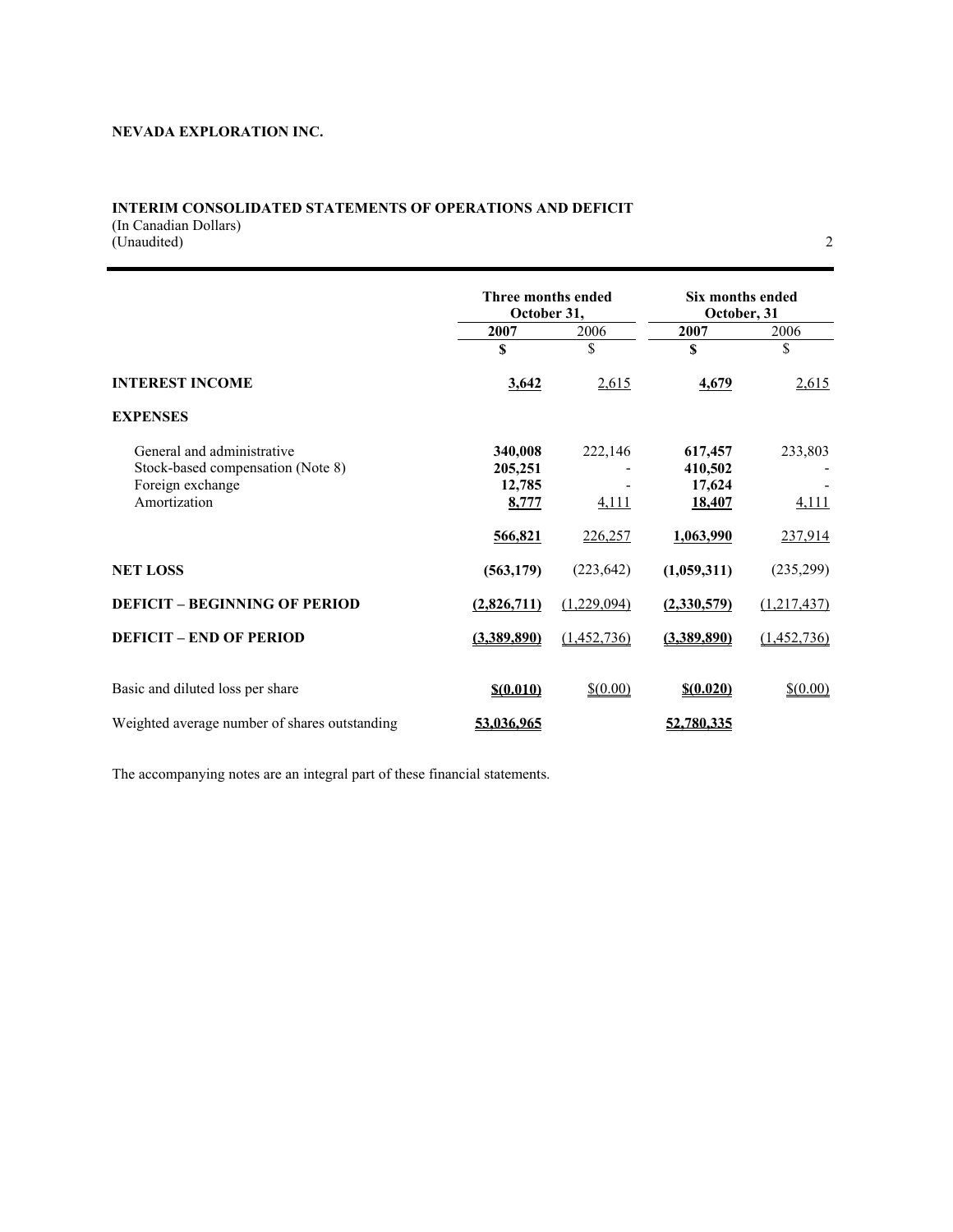## **INTERIM CONSOLIDATED BALANCE SHEETS**

(In Canadian Dollars) (Unaudited) 3

|                                                                           | October 31,<br>2007 | April 30,<br>2007 |
|---------------------------------------------------------------------------|---------------------|-------------------|
|                                                                           | \$                  | \$                |
| <b>CURRENT ASSETS</b>                                                     |                     |                   |
| Cash and cash equivalents                                                 | 2,622,499           | 3,559,095         |
| Subscriptions receivable                                                  |                     | 205,729           |
| Sales taxes receivable                                                    | 21,836              | 21,836            |
|                                                                           | 2,644,335           | 3,786,660         |
| <b>LOANS RECEIVABLE</b> , bearing interest at a rate of 5%,               |                     |                   |
| maturing in April 2009                                                    | 369,765             | 369,765           |
| <b>EQUIPMENT</b> (Note 4)                                                 | 353,397             | 343,679           |
| <b>SOFTWARE</b> (net of accumulated amortization of \$2,457; nil in 2006) | 19,658              | 19,658            |
| <b>MINERAL PROPERTIES (Note 5)</b>                                        | 1,736,064           | 768,145           |
| <b>LAND DEPOSITS</b> (Note 6)                                             | 162,689             | 73,611            |
|                                                                           | 5,285,908           | 5,361,518         |
| <b>CURRENT LIABILITIES</b>                                                |                     |                   |
| Accounts payable and accrued liabilities                                  | 234,697             | 206,391           |
| <b>SHAREHOLDERS' EQUITY</b>                                               |                     |                   |
| Capital stock (Note 7)                                                    | 5,577,911           | 4,749,709         |
| Warrants (Note 8)                                                         | 2,049,726           | 2,333,032         |
| Contributed surplus (Note 9)                                              | 813,464             | 402,962           |
| Deficit                                                                   | (3,389,890)         | (2,330,576)       |
|                                                                           | 5,051,211           | 5,155,127         |
|                                                                           | 5,285,908           | 5,361,518         |

## **NATURE AND CONTINUANCE OF OPERATIONS** (Note 1) **SUBSEQUENT EVENTS** (Note 13)

The accompanying notes are an integral part of these financial statements.

# **ON BEHALF OF THE BOARD**

"signed" Jean-Francois Pelland , Director "signed" Wade A. Hodges , Director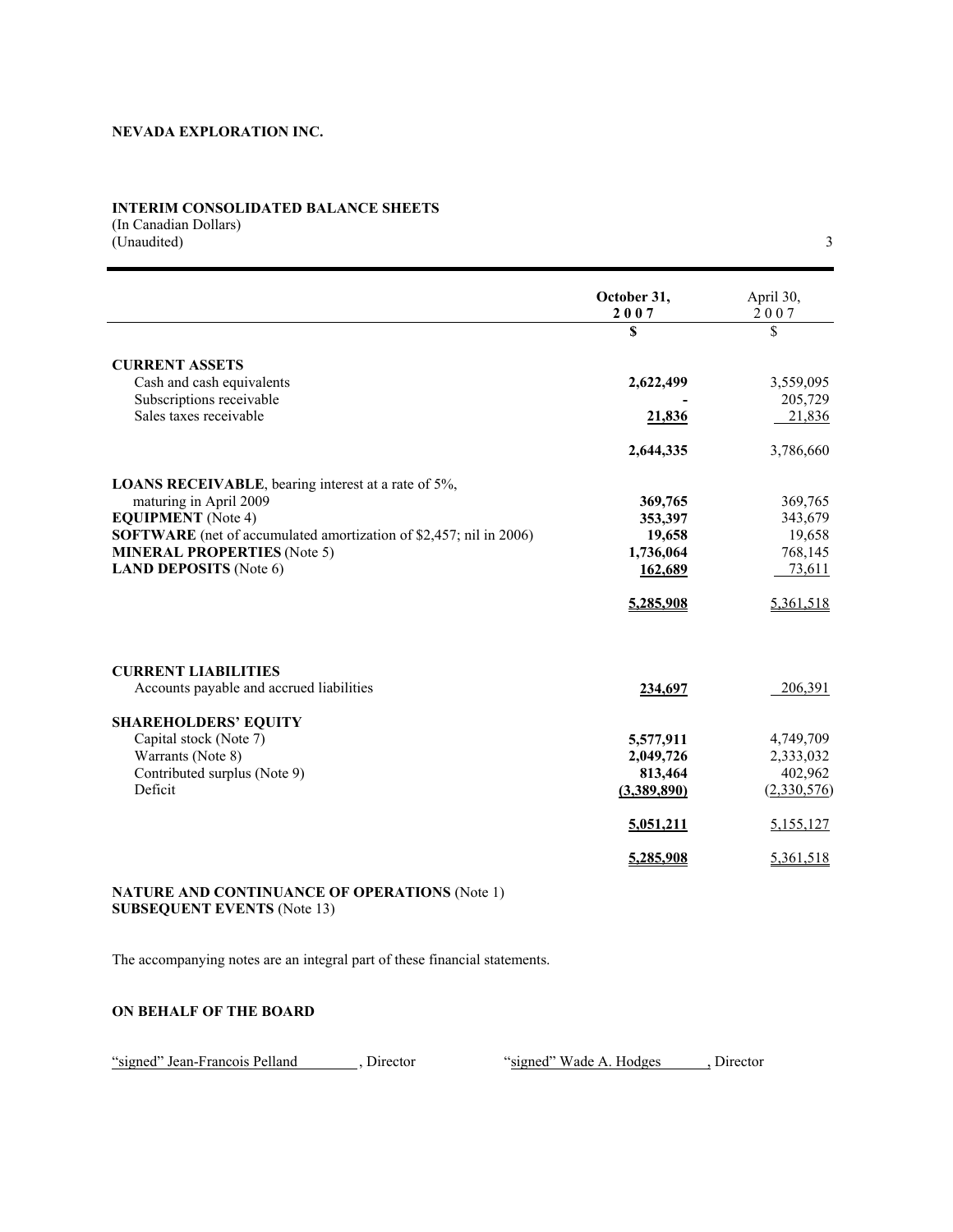## **INTERIM CONSOLIDATED STATEMENTS OF CASH FLOWS**

(In Canadian Dollars) (Unaudited) 4

|                                                                  |            | Three months ended<br>October 31, |             | Six months ended<br>October 31, |  |
|------------------------------------------------------------------|------------|-----------------------------------|-------------|---------------------------------|--|
|                                                                  | 2007       | 2006                              | 2007        | 2006                            |  |
|                                                                  | \$         | \$                                | \$          | \$                              |  |
| <b>OPERATING ACTIVITIES</b>                                      |            |                                   |             |                                 |  |
| Net loss<br>Items not affecting cash:                            | (563, 179) | (223, 642)                        | (1,059,311) | (235, 299)                      |  |
| Amortization                                                     | 8,777      | 4,111                             | 18,407      | 4,111                           |  |
| Stock-based compensation                                         | 205,251    | Ξ                                 | 410,502     |                                 |  |
|                                                                  |            |                                   |             |                                 |  |
|                                                                  | (349, 151) | (219, 531)                        | (630, 402)  | (231, 188)                      |  |
| Change in non-cash working capital items                         |            |                                   |             |                                 |  |
| Accounts receivables                                             |            | (2,615)                           |             | (2,615)                         |  |
| Accounts payable and accrued liabilities                         | (41,086)   | 31,327                            | 28,303      | 79,290                          |  |
|                                                                  |            |                                   |             |                                 |  |
|                                                                  | (390, 237) | (190, 819)                        | (602,099)   | (154, 513)                      |  |
| <b>FINANCING ACTIVITIES</b>                                      |            |                                   |             |                                 |  |
| Issuance of capital stock and warrants (net of                   |            |                                   |             |                                 |  |
| shares issue and RTO expenses)                                   | 283,183    | 1,434,455                         | 544,896     | 1,942,909                       |  |
| Deferred costs                                                   |            | (44,315)                          |             | (85,906)                        |  |
| Contributed surplus                                              |            | 57,565                            |             | 57,565                          |  |
|                                                                  | 283,183    | 1,447,705                         | 544,896     | 1,914,568                       |  |
| <b>INVESTING ACTIVITIES</b>                                      |            |                                   |             |                                 |  |
| Subscriptions receivable                                         |            |                                   | 205,729     |                                 |  |
| Acquisition of equipment                                         | (16, 423)  | (177, 877)                        | (28, 125)   | (181,087)                       |  |
| Mineral properties                                               | (521, 437) |                                   | (967, 919)  |                                 |  |
| Land deposits                                                    | (47, 447)  | Ė.                                | (89,078)    |                                 |  |
|                                                                  | (585, 307) | (177, 877)                        | (879, 393)  | (181,087)                       |  |
| (DECREASE) INCREASE IN CASH AND<br><b>CASH EQUIVALENTS</b>       | (692,361)  | 1,079,009                         | (936, 596)  | (1,578,968)                     |  |
| <b>CASH AND CASH EQUIVALENTS -</b><br><b>BEGINNING OF PERIOD</b> | 3,314,860  | 499,158                           | 3,559,095   | (801)                           |  |
| <b>CASH AND CASH EQUIVALENTS -</b><br><b>END OF PERIOD</b>       | 2,622,499  | 1,578,167                         | 2,622,499   | 1,578,167                       |  |

The accompanying notes are an integral part of these financial statements.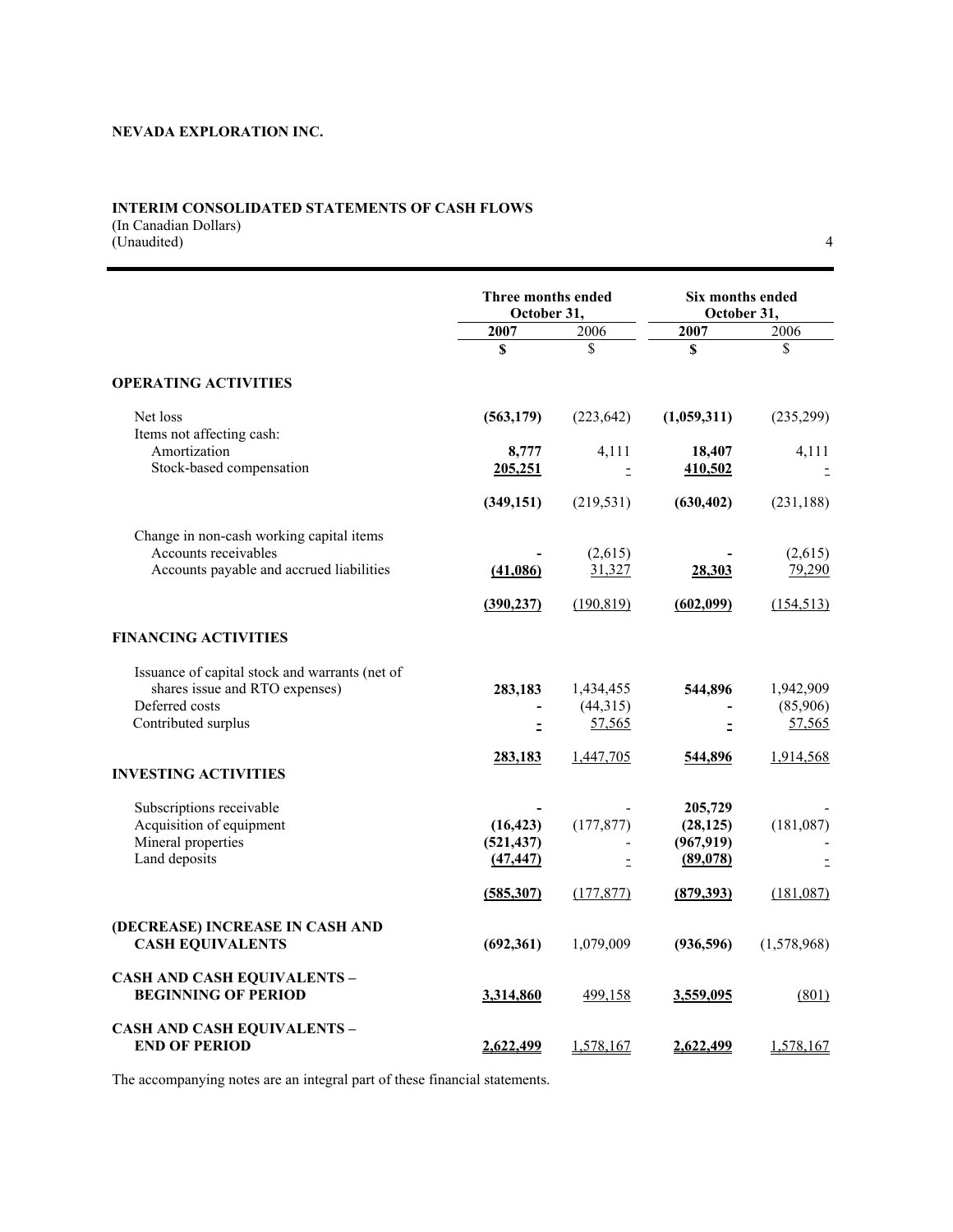**OCTOBER 31, 2007**  (In Canadian Dollars)

**NOTES TO INTERIM CONSOLIDATED FINANCIAL STATEMENTS** 

# (Unaudited) 5

# **1. NATURE AND CONTINUANCE OF OPERATIONS**

The Company (formerly C Level Bio International Holding Inc.) was incorporated on April 6, 2006 under the Canada Business Corporations Act. The Company was a capital pool company as defined in the capital pool company policy of the TSX Venture Exchange Inc.

On February 27, 2007, the Company acquired all of the outstanding capital stock of 2107189 Ontario Inc., a company engaged in mineral exploration, specifically for gold, focused in the State of Nevada. Under the terms of the agreement, the Company issued 70,000,000 common shares in exchange for all the issued shares of 2107189 Ontario Inc.

For accounting purposes, 2107189 Ontario Inc. was treated as the acquirer and C Level Bio International Holding Inc., the acquiree. This acquisition has been accounted for as a reverse takeover ("RTO") that does not constitute a business combination. The acquiree's net asset of \$797,648, excluding the contributed surplus, was presented in the capital stock. The costs incurred to execute the reverse takeover and the private placements amounted to \$1,045,708, of which \$280,511 are attributable to the fair market valuation of 799,999 warrants issued to the broker for a private placement (see Note 7) and recorded in the share issue costs. The remaining balance, namely \$765,197 has been presented as follows; i) \$124,845 was operating expenses; and ii) \$640,352 in share issue expenses.

C Level Bio International Holding Inc.'s results of operations have been included in these consolidated financial statements since the date of acquisition, being February 27, 2007. C Level Bio International Holding Inc.'s financial statements present the continuity of 2107189 Ontario Inc. The historic capital stock of the legal parent company prior to the reverse takeover has been retroactively restated for the number of shares received in the reverse takeover transaction. The loss per share calculation of the legal parent company also gave effect to the reverse takeover transaction for the prior year presented.

Pursuant to the transaction, C Level Bio International Holding Inc. changed its name to Nevada Exploration Inc. and consolidated its securities on a 2 for 1 basis.

The Company is in the process of acquiring and exploring mineral properties and has not yet determined whether its properties contain reserves that are economically recoverable. The amounts shown for mineral properties and related deferred exploration costs represent costs incurred to date and do not reflect present or future values. The recoverability of these capitalized costs is dependent upon the existence of economically recoverable reserves, the ability of the Company to obtain necessary financing to complete the development of those reserves, and future profitable production.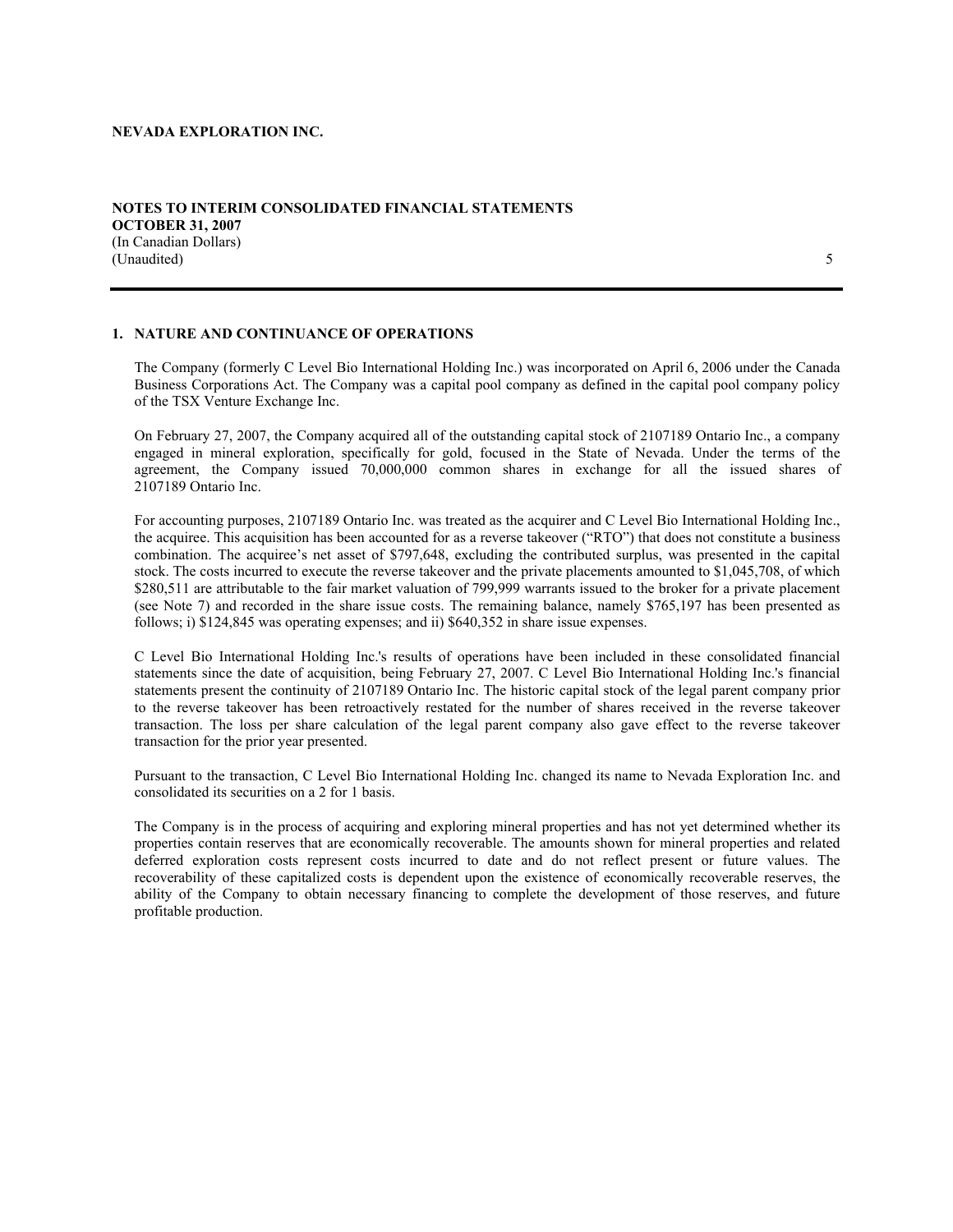## **NOTES TO INTERIM CONSOLIDATED FINANCIAL STATEMENTS OCTOBER 31, 2007**  (In Canadian Dollars) (Unaudited) 6

## **1. NATURE AND CONTINUANCE OF OPERATIONS** (Continued)

These financial statements have been prepared in accordance with Canadian generally accepted accounting principles on a going concern basis that presumes the realization of assets and discharge of liabilities in the normal course of business for the foreseeable future. The Company has incurred losses from inception and does not currently have the financial resources to sustain operations in the long term. These financial statements do not include any adjustments to the amounts and classification of assets and liabilities that might be necessary should the Company be unable to continue operations. Continued operations of the Company are dependent on the Company's ability to receive continued financial support, complete public equity financing, or generate profitable operations in the future.

## **2. ACCOUNTING POLICIES**

#### **BASIS OF PRESENTATION**

These consolidated financial statements have been prepared in accordance with Canadian generally accepted accounting principles ("Canadian GAAP").

#### **PRINCIPLES OF CONSOLIDATION**

These consolidated financial statements include the accounts of the Company and its wholly-owned subsidiaries, 2107189 Ontario Inc. and Pediment Gold LLC.

#### **EQUIPMENT**

Equipment is recorded at cost, less accumulated amortization. Amortization is recorded on a straight-line basis at the following terms:

| Exploration equipment | 5 to 7 years |
|-----------------------|--------------|
| Vehicles              | 5 years      |
| Office equipment      | 5 years      |

## **SOFTWARE**

Software is recorded at cost, less accumulated amortization. Amortization is recorded on straight-line basis over a period of three years.

#### **MINERAL PROPERTIES**

All direct costs related to the acquisition and exploration of mineral properties are capitalized as incurred. Discretionary option payments arising from the acquisition of mineral properties are only recognized when paid. Amounts received from other parties to earn an interest in the Company's mineral properties are applied as a reduction of mineral properties and deferred exploration costs.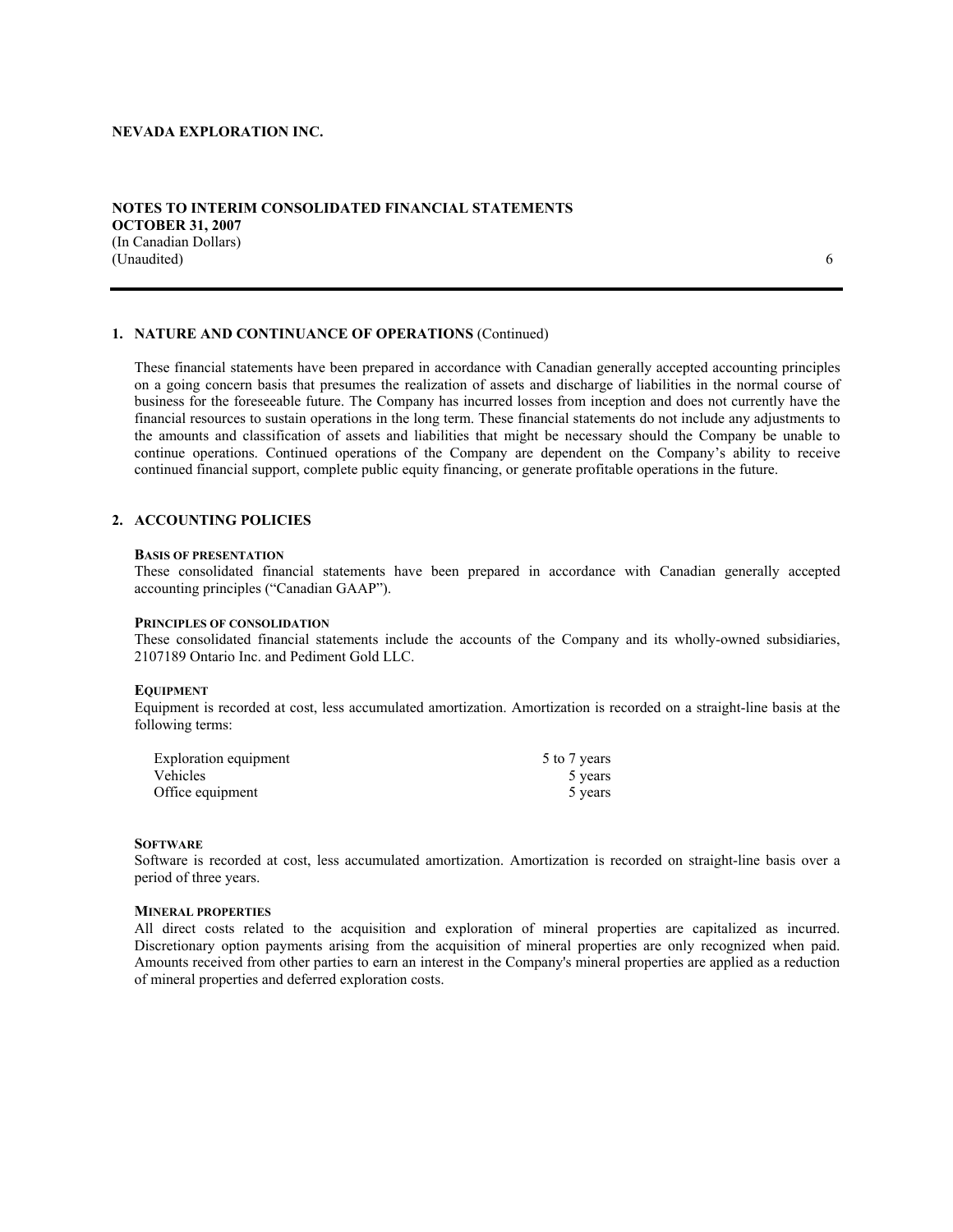## **NOTES TO INTERIM CONSOLIDATED FINANCIAL STATEMENTS OCTOBER 31, 2007**  (In Canadian Dollars) (Unaudited) 7

## **2. ACCOUNTING POLICIES** (Continued)

#### **MINERAL PROPERTIES** (Continued)

On a periodic basis, management reviews the carrying values of mineral properties to assess whether there has been any impairment in value. In the event that management determines the carrying values of any mineral property to be permanently impaired, the carrying value will be written down or written off, as appropriate. If a property is brought into production, the carrying value will be amortized against the income generated by the property.

#### **DEFERRED COSTS**

Costs incurred in 2006 with respect to the reverse takeover described in Note 1 were deferred and charged to capital stock in 2007.

#### **CASH AND CASH EQUIVALENTS**

Cash and cash equivalents include bank balances and highly liquid temporary money market instruments with initial maturities of three months or less.

#### **FUTURE INCOME TAXES**

Future income taxes are recorded using the asset and liability method whereby future tax assets and liabilities are recognized for the future tax consequences attributable to differences between the financial statements carrying amounts of existing assets and liabilities and their respective tax bases. Future tax assets and liabilities are measured using enacted or substantively enacted tax rates expected to apply when the asset is realized or the liability settled. The effect on future tax assets and liabilities of a change in tax rates is recognized in income in the year that substantive enactment or enactment occurs. To the extent that the Company does not consider it to be more likely than not that a future tax asset will be recovered, it provides a valuation allowance against the excess.

#### **SHARE ISSUE COSTS**

Professional fees, consulting fees and other costs that are directly attributable to financing transactions are charged to capital stock when the related shares are issued.

#### **ASSET RETIREMENT OBLIGATION**

An asset retirement obligation is a legal obligation associated with the retirement of tangible long-lived assets that the Company is required to settle. The Company recognizes the fair value of a liability for an asset retirement obligation in the year in which it is incurred when a reasonable estimate of fair value can be made. The carrying amount of the related long-lived asset is increased by the same amount as the liability, and subsequently allocate to expense using a systematic and rational method over its useful life.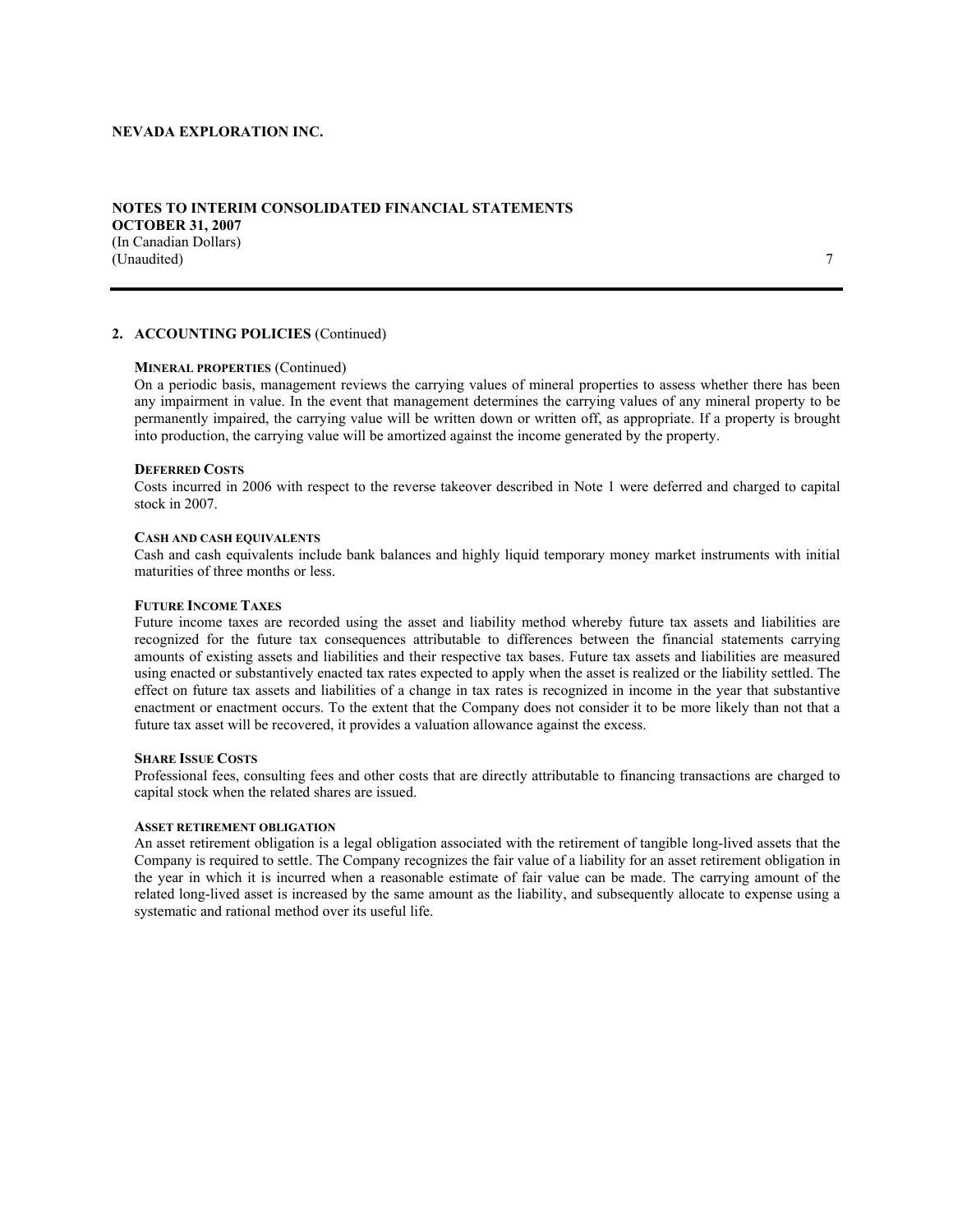## **NOTES TO INTERIM CONSOLIDATED FINANCIAL STATEMENTS OCTOBER 31, 2007**  (In Canadian Dollars) (Unaudited) 8

## **2. ACCOUNTING POLICIES** (Continued)

#### **STOCK-BASED COMPENSATION**

The Company uses the fair value method whereby the Company recognizes compensation costs for the granting of all stock options and direct awards of stock. Any consideration paid by the option holders to purchase shares is credited to capital stock.

#### **LOSS PER SHARE**

The Company uses the treasury stock method to compute the dilutive effect of options, warrants and similar instruments. Under this method, the dilutive effect on loss per share is recognized on the use of the proceeds that could be obtained upon exercise of options, warrants and similar instruments. It assumes that the proceeds would be used to purchase common shares at the average market price during the year. Existing stock options and share purchase warrants have not been included in the computation of diluted loss per share because to do so would be anti-dilutive.

Basic loss per share is calculated using the weighted average number of shares outstanding during the period.

#### **IMPAIRMENT OF LONG-LIVED ASSETS**

The Company monitors the recoverability of long-lived assets, including property and equipment, at least annually and whenever events or changes in circumstances indicate that the carrying amount of an asset may not be recoverable. The Company reviews factors such as current market value, future asset utilization and business climate and, when such indicators exist, compares the carrying value of the assets to the future undiscounted cash flows expected to result from the use of the related asset. If such cash flows are less than the carrying value, the impairment charge to be recognized equals the amount by which the carrying amount of the asset exceeds the fair value of the asset. Fair value is generally measured equal to the estimated future discounted net cash flows from the asset or assets.

#### **FOREIGN CURRENCY TRANSLATION**

The Company's subsidiary is an integrated foreign operation and is translated into Canadian dollars using the temporal method. Monetary items are translated at the exchange rate in effect at the balance sheet date and non-monetary items are translated at historical exchange rates. Income and expense items are translated at rates approximating those in effect at the time of the transaction. Translation gains and losses are reflected in loss for the period.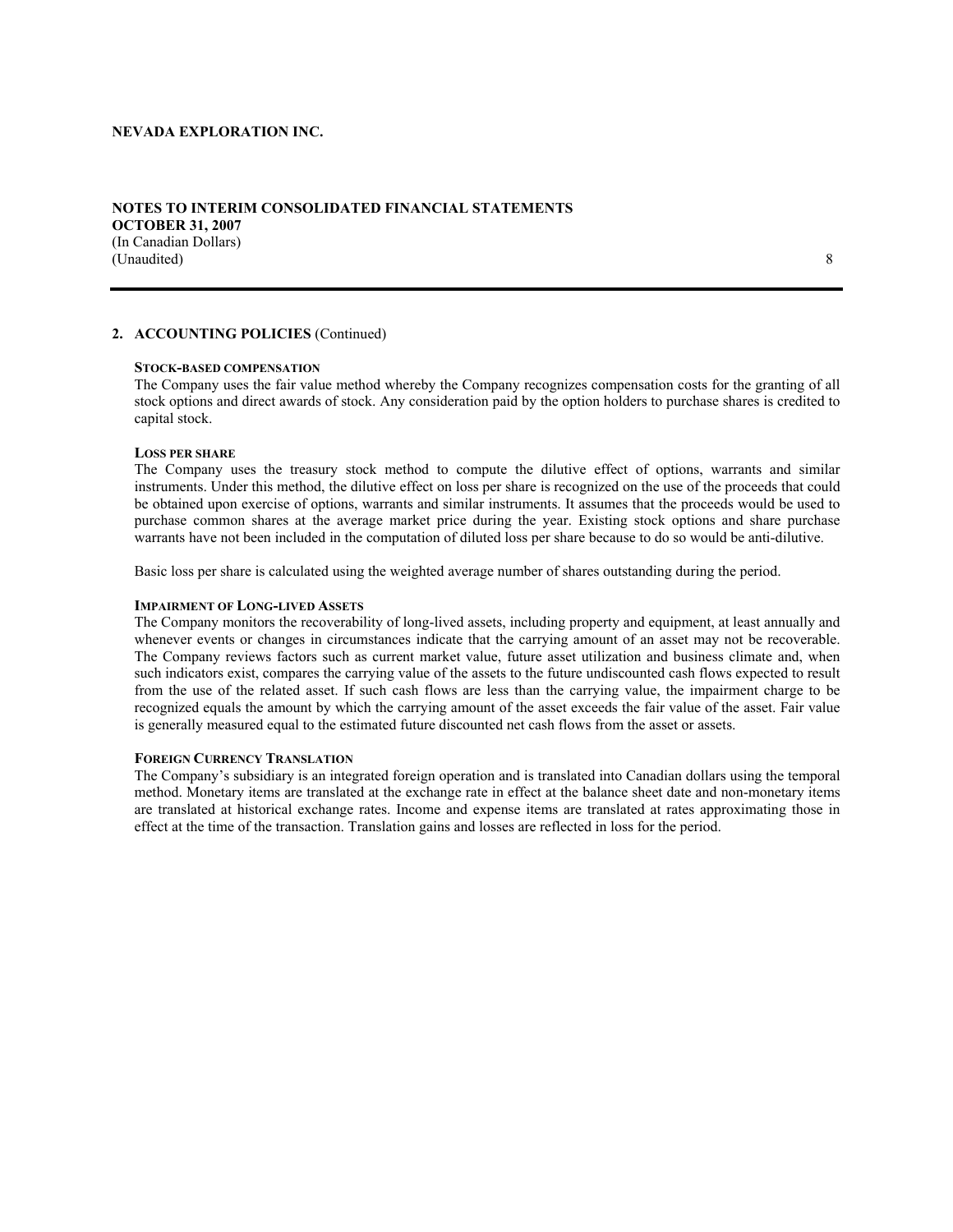#### **NOTES TO INTERIM CONSOLIDATED FINANCIAL STATEMENTS OCTOBER 31, 2007**  (In Canadian Dollars) (Unaudited) 9

## **2. ACCOUNTING POLICIES** (Continued)

#### **USE OF ESTIMATES**

The preparation of financial statements in conformity with generally accepted accounting principles requires management to make estimates and assumptions that affect the reported amounts of assets and liabilities and disclosures of contingent assets and liabilities at the date of the financial statements and the reported amounts of revenues and expenses during the reporting period. Actual results could differ from those estimates. Significant estimates made by the Company include economic useful life of depreciable assets for purposes of calculating amortization and valuation allowance for future income taxes.

## **3. CHANGES IN ACCOUNTING POLICIES**

On January 1, 2007, the Company adopted CICA accounting handbook section 3855, Financial Instruments – Recognition and Measurement, section 3861, Financial Instruments – Disclosure and Presentation, section 1530, Comprehensive Income, and section 3251, Equity.

#### **FINANCIAL INSTRUMENTS**

Section 3855 establishes standards for recognizing and measuring financial assets, financial liabilities and nonfinancial derivatives. Under this standard, all financial instruments are required to be measured at fair value on initial recognition except for certain related party transactions.

Measurement in subsequent periods is dependent upon the classification of the financial instrument as held-for-trading, held-to-maturity, available-for-sale, loans and receivables, or other than held-for-trading liabilities.

The held-for-trading classification is applied when an entity is trading in an instrument or alternatively, the standard permits that any financial instrument be irrevocably designated as held-for-trading. The held-to-maturity classification is applied only if the asset has specified characteristics and the entity has the ability and intent to hold the asset until maturity. An asset can be classified as available-for-sale when it has not been classified as trading or held-to-maturity or loans and receivables. Financial assets and liabilities classified as held-for-trading are measured at fair value with changes in those fair values recognized in net income. Financial assets classified as held-to-maturity, loans and receivables, or other than held-for-trading liabilities are measured at amortized cost using the effective interest method of amortization. Financial assets classified as available-for-sale are measured at fair value with unrealized gains and losses being recognized in Other Comprehensive Income ("OCI") as described below. Investments in equity instruments classified as available-for-sale that do not have a quoted market price in an active market are measured at cost.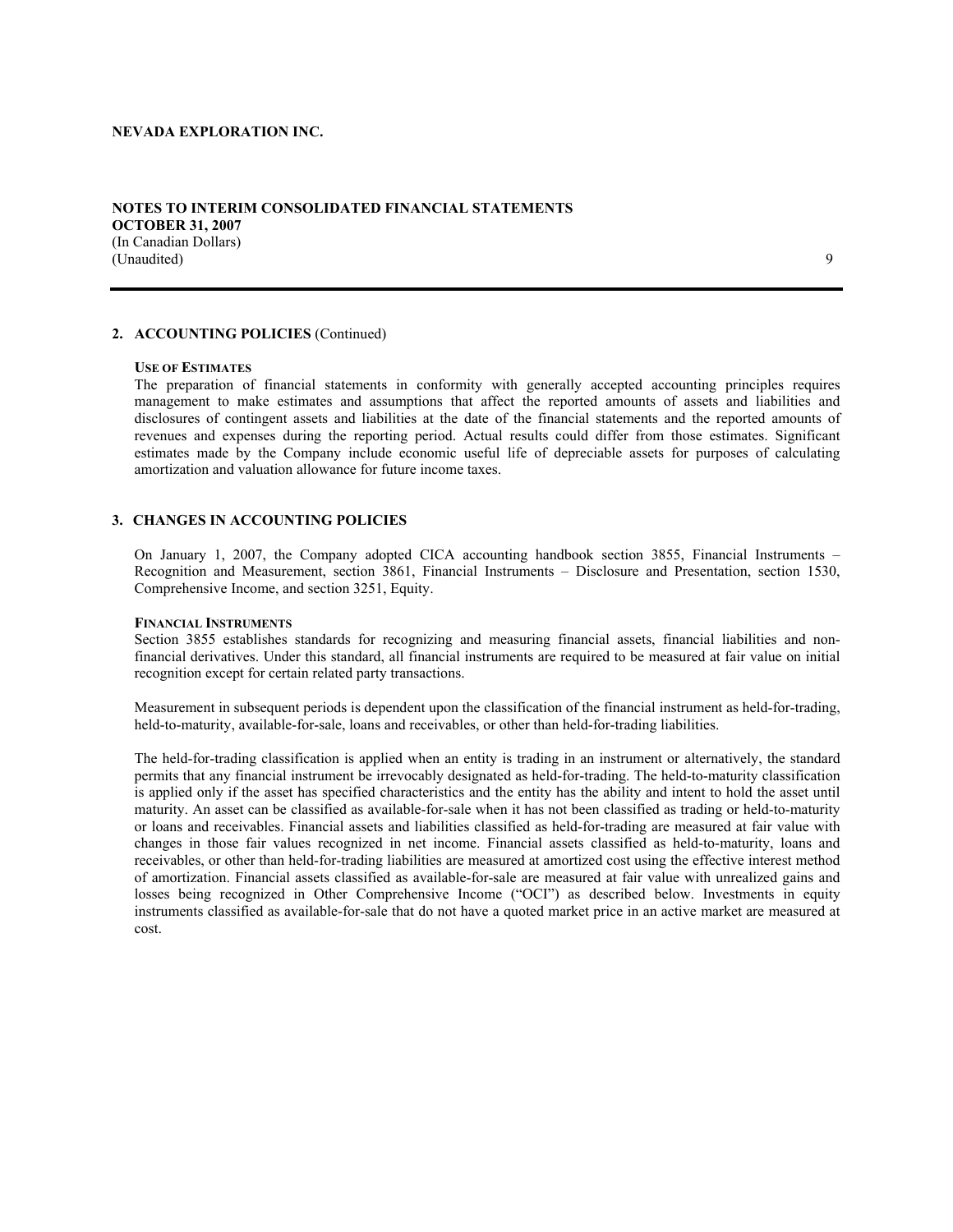(In Canadian Dollars) (Unaudited) 10

## **3. CHANGES IN ACCOUNTING POLICIES** (Continued)

Derivative instruments are recorded on the balance sheet at fair value. Changes in the fair values of derivative instruments are recognized in the statement of operations.

The Company has implemented the following classifications:

Cash and cash equivalents and deposits are classified as held-for-trading and any period change in fair value is recorded through net income.

Subscriptions receivable, sales taxes receivable and loans receivable are classified as loans and receivables and are measured at amortized cost using the effective interest rate method.

Accounts payable and accrued liabilities are classified as other than held-for-trading liabilities and are measured at amortized cost using the effective interest rate method.

Section 3861 establishes standards for the presentation of financial instruments and non-financial derivatives, and identifies the information that should be disclosed about them. The purpose of the section is to enhance financial statement users' understanding of the significance of financial instruments to an entity's financial position, performance and cash flows.

#### **COMPREHENSIVE INCOME**

Section 1530 introduces Comprehensive Income, which consists of Net Income and OCI. OCI represents changes in Shareholders' equity during a period arising from transactions and other events with non-owner sources that are recognized in Comprehensive Income, but excluded from net income. Items affecting OCI are recorded prospectively commencing from January 1, 2007. Cumulative changes in OCI, if any, are included in Accumulated Other Comprehensive Income (AOCI), which is presented as a new category within Shareholders' equity on the balance sheet. OCI and AOCI are presented net of tax.

#### **EQUITY**

Section 3251 establishes standards for the presentation of equity and the changes in equity during the period.

#### **IMPACT UPON ADOPTION**

In accordance with the transitional provisions of the standards, prior periods have not been restated in light of the adoption of these new accounting standards.

Upon adoption, no adjustment was required to the financial statements.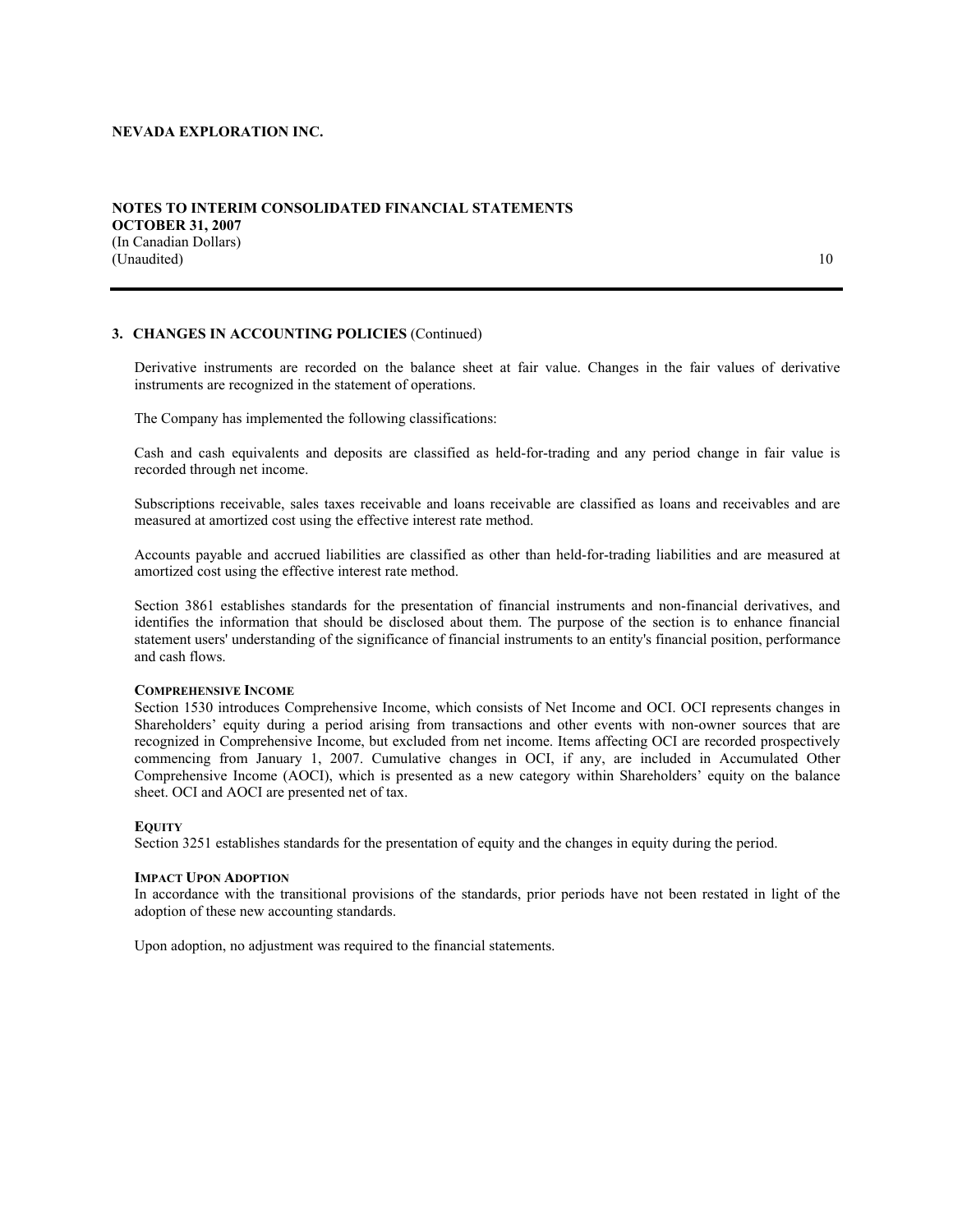## **NOTES TO INTERIM CONSOLIDATED FINANCIAL STATEMENTS OCTOBER 31, 2007**  (In Canadian Dollars) (Unaudited) 11

## **3. CHANGES IN ACCOUNTING POLICIES** (Continued)

#### **FUTURE ACCOUNTING CHANGES**

*Capital Disclosures and Financial Instruments – Presentation and Disclosure* 

The CICA issued three new accounting standards: section 1535, Capital Disclosures, section 3862, Financial Instruments – Disclosures, and section 3863, Financial Instruments – Presentation. These new standards will be effective for fiscal years beginning on or after October 1, 2007 and the Company will adopt them on May 1, 2008. These new standards should not have a material impact on the Company's financial statements.

## **4. EQUIPMENT**

|                                                              |                             | October 31,<br>2007         |                             |                             | April 30,<br>2007           |                             |
|--------------------------------------------------------------|-----------------------------|-----------------------------|-----------------------------|-----------------------------|-----------------------------|-----------------------------|
|                                                              | Cost                        | Accumulated<br>amortization | <b>Net</b><br>book<br>value | Cost                        | Accumulated<br>amortization | Net<br>book<br>value        |
|                                                              | S                           |                             | S                           |                             |                             | \$                          |
| <b>Exploration equipment</b><br>Vehicles<br>Office equipment | 329,728<br>49.919<br>30,564 | 47,440<br>5,472<br>3,902    | 282,288<br>44,447<br>26,662 | 305,896<br>46,899<br>29,291 | 29,033<br>5,472<br>3,902    | 276,863<br>41,427<br>25,389 |
|                                                              | 410,211                     | 56,814                      | 353.397                     | 382,086                     | 38,407                      | 343,679                     |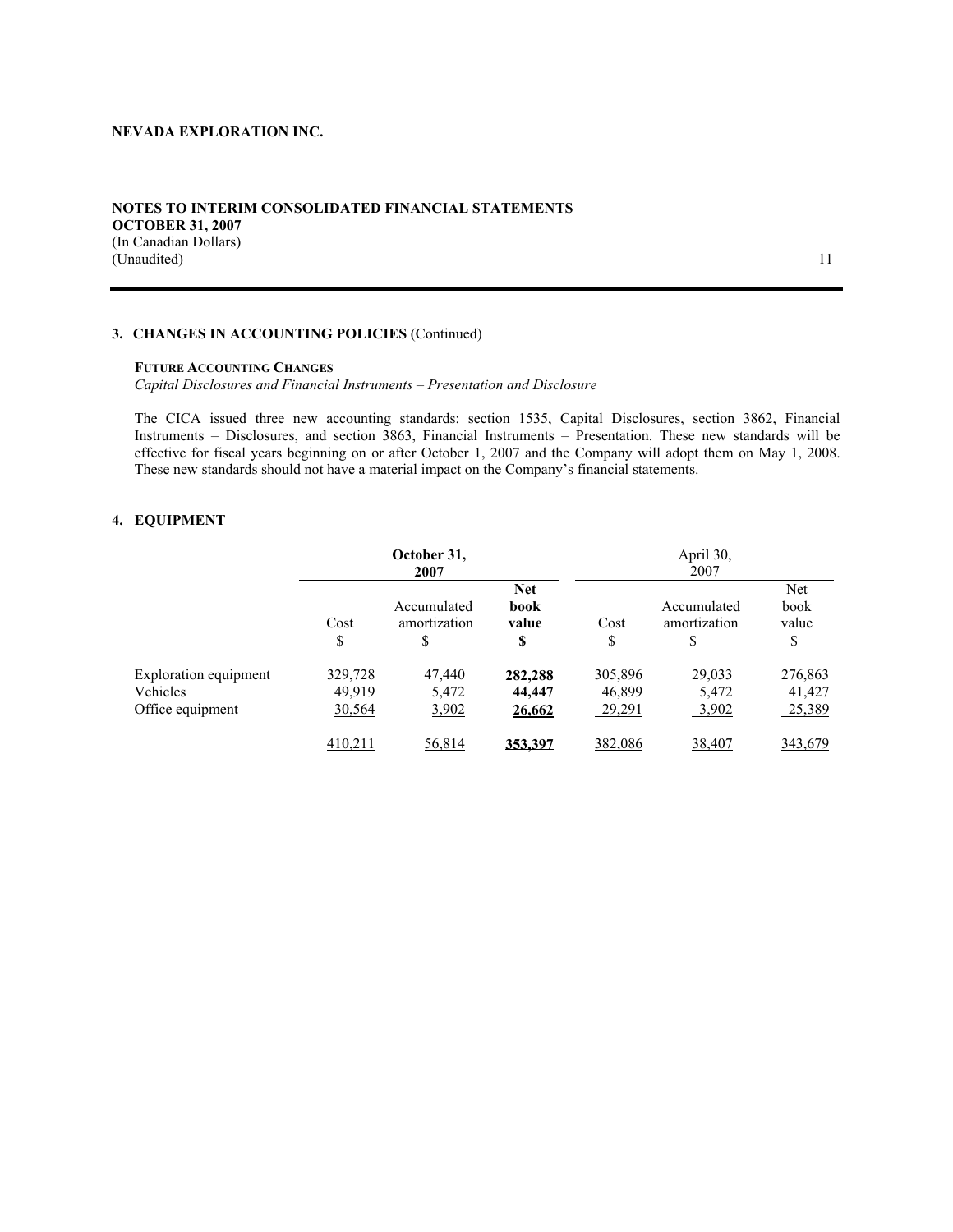## **NOTES TO INTERIM CONSOLIDATED FINANCIAL STATEMENTS OCTOBER 31, 2007**  (In Canadian Dollars) (Unaudited) 12

# **5. MINERAL PROPERTIES**

|                               | October 31, 2007 |               |               |                |               |
|-------------------------------|------------------|---------------|---------------|----------------|---------------|
|                               | AW               | ВC            | DU            | FJ             | HP            |
|                               | \$               | \$            | \$            | \$             | \$            |
| <b>Acquisition costs</b>      |                  |               |               |                |               |
| Balance – beginning of period | 46,490           | 63,684        | 31,609        | 151,581        | 86            |
| <b>Additions</b>              | <u>14,976</u>    | <u>18,695</u> | <u>10,159</u> | 45,049         | 24,655        |
| Balance – end of period       | 61,466           | 82,379        | 41,768        | <u>196,630</u> | 24,741        |
| <b>Exploration costs</b>      |                  |               |               |                |               |
| Balance – beginning of period | 2,931            | 19,646        |               | 167,617        | 307,983       |
| Incurred during the period    |                  |               |               |                |               |
| Drilling                      |                  |               |               | 2,077          |               |
| Geochemical                   | 1,231            | 1,044         | 4,918         |                | 16,987        |
| Geophysics                    |                  |               |               |                | 77,566        |
| Geological                    |                  |               | 390           |                |               |
| Other                         |                  |               |               |                |               |
|                               | 1,231            | 1,044         | 5,308         | 2,077          | <u>94,553</u> |
| Balance – end of period       | <u>4,162</u>     | 20,690        | 5,308         | 169,694        | 402,536       |
| <b>Total costs</b>            | 65,628           | 103,069       | 47,076        | 366,324        | 427,277       |

|                               | <b>SP</b> | RP        | WI     | Other   | <b>Total</b> |
|-------------------------------|-----------|-----------|--------|---------|--------------|
|                               | \$        | \$        | \$     | \$      | \$           |
| <b>Acquisition costs</b>      |           |           |        |         |              |
| Balance – beginning of period | 79,829    | 62,057    | 21,884 | 85,696  | 542,916      |
| <b>Additions</b>              | 25,651    | 22,860    | 7,030  | 58,695  | 227,770      |
| Balance – end of period       | 105,480   | 84,917    | 28,914 | 144,391 | 770,686      |
| <b>Exploration costs</b>      |           |           |        |         |              |
| Balance – beginning of period | 897       | <u>39</u> |        | 172,599 | 671,712      |
| Incurred during the period    |           |           |        |         |              |
| Drilling                      |           |           |        | 1,247   | 3,324        |
| Geochemical                   | 2,287     | 2,360     | 2,667  | 56,716  | 88,210       |
| Geophysics                    |           |           |        | 53,223  | 130,789      |
| Geological                    |           |           |        | 3,871   | 4,261        |
| Other                         |           |           |        | 67,082  | 67,082       |
|                               | 2,287     | 2,360     | 2,667  | 182,139 | 293,666      |
| Balance – end of period       | 3,184     | 2,399     | 2,667  | 354,738 | 965,378      |
| <b>Total costs</b>            | 108,664   | 87,316    | 31,581 | 499,129 | 1,736,064    |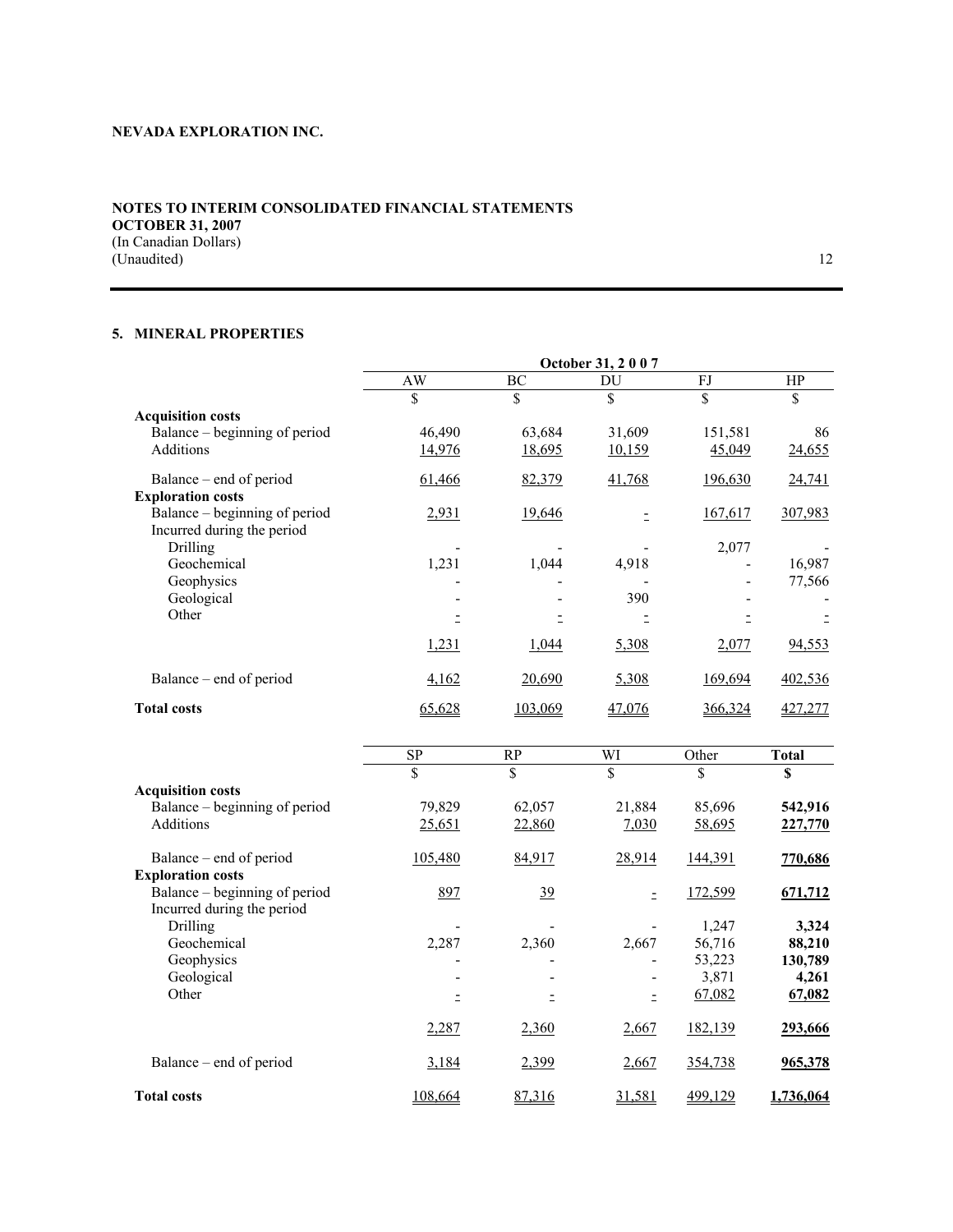## **NOTES TO INTERIM CONSOLIDATED FINANCIAL STATEMENTS OCTOBER 31, 2007**  (In Canadian Dollars) (Unaudited) 13

# **5. MINERAL PROPERTIES** (Continued)

|                                                   |                          |                         | April 30, 2007           |                         |            |
|---------------------------------------------------|--------------------------|-------------------------|--------------------------|-------------------------|------------|
|                                                   | AW                       | BC                      | DU                       | FJ                      | HP         |
|                                                   | $\overline{\mathbb{S}}$  | $\overline{\mathbb{S}}$ | \$                       | $\overline{\mathbb{S}}$ | \$         |
| <b>Acquisition costs</b>                          |                          |                         |                          |                         |            |
| Balance – beginning of period<br><b>Additions</b> | 13,020                   | 39,530                  |                          | 147,624                 |            |
|                                                   |                          |                         | 7,359                    | 3,957                   |            |
| Balance – end of period                           | 13,020                   | 39,530                  | 7,359                    | 151,581                 |            |
| <b>Exploration costs</b>                          |                          |                         |                          |                         |            |
| Balance – beginning of period                     |                          |                         |                          | 117,185                 | 251,748    |
| Incurred during the period<br>Rent                |                          |                         |                          |                         |            |
| Drilling                                          |                          | 827                     |                          | 764                     | 174<br>857 |
| Geochemical                                       |                          | 18,598                  |                          | 19,236                  | 18,017     |
| Geological                                        |                          | 221                     |                          | 30,432                  | 33,128     |
| Other                                             |                          | $\sim$                  |                          | $\sim$ $\sim$           | $\sim$ $-$ |
|                                                   |                          |                         |                          |                         |            |
|                                                   |                          | 19,646                  |                          | 50,432                  | 52,176     |
| Balance – end of period                           |                          | 19,646                  | $\overline{\phantom{a}}$ | 167,617                 | 303,924    |
| <b>Total costs</b>                                | 13,020                   | 59,176                  | 7,359                    | 319,198                 | 303,924    |
|                                                   | $\overline{SP}$          | $\overline{RP}$         | WI                       | Other                   | Total      |
| <b>Acquisition costs</b>                          |                          |                         |                          |                         |            |
| Balance – beginning of period                     |                          |                         | $\overline{\phantom{a}}$ |                         | 147,624    |
| <b>Additions</b>                                  | 18,587                   | 15,945                  | 5,095                    |                         | 103,493    |
| Balance - end of period                           | 18,587                   | 15,945                  | 5,095                    |                         | 251,117    |
| <b>Exploration costs</b>                          |                          |                         |                          |                         |            |
| Balance – beginning of period                     | $\overline{\phantom{a}}$ |                         |                          |                         | 368,933    |
| Incurred during the period                        |                          |                         |                          |                         |            |
| Rent                                              |                          |                         |                          |                         | 174        |
| Drilling                                          |                          |                         |                          |                         | 2,448      |
| Geochemical                                       |                          |                         |                          |                         | 55,851     |
| Geological                                        |                          |                         |                          |                         | 63,781     |
| Other                                             |                          |                         |                          | 25,841                  | 25,841     |
|                                                   |                          |                         |                          | 25,841                  | 148,095    |
| Balance – end of period                           |                          |                         |                          | 25,841                  | 517,028    |
| <b>Total costs</b>                                | 18,587                   | 15,945                  | 5,095                    | 25,841                  | 768,145    |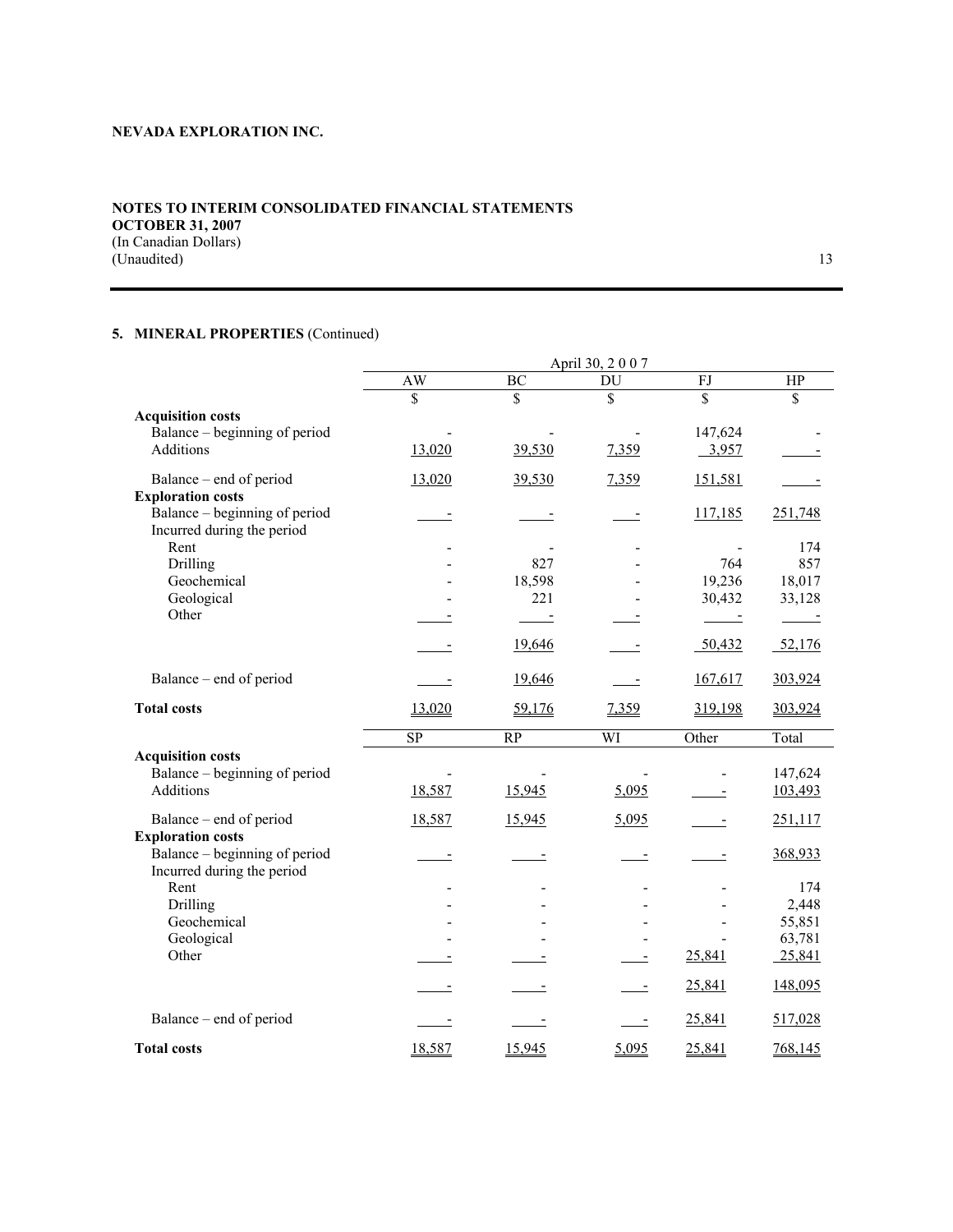## **NOTES TO INTERIM CONSOLIDATED FINANCIAL STATEMENTS OCTOBER 31, 2007**  (In Canadian Dollars) (Unaudited) 14

#### **6. LAND DEPOSITS**

The Company deposited \$162,689 as security for reclamation on properties.

#### **7. CAPITAL STOCK**

Authorized, an unlimited number and without par value: Common shares, voting and participating. Issued and outstanding:

|                                                                     | Common shares |             |  |
|---------------------------------------------------------------------|---------------|-------------|--|
|                                                                     | Number        | Amount      |  |
| Balance - December 31, 2006                                         | 41,666,667    | \$3,708,918 |  |
| Additional paid-up capital relating to shares issued in prior years |               | 278,912     |  |
| C Level Bio International Holding Inc., capital stock and deficit   | 8,250,000     | 797,648     |  |
| Share issue costs and RTO expenses                                  |               | (920, 863)  |  |
| Private placement <sup>(1)</sup>                                    | 2,000,000     | 1,200,000   |  |
| Warrant valuation                                                   |               | (314,906)   |  |
| Balance $-$ April 30, 2007                                          | 51,916,667    | 4,749,709   |  |
| Issuance of shares                                                  | 1,495,501     | 544,896     |  |
| Warrant valuation                                                   |               | 283,306     |  |
| Balance – October 31, 2007                                          | 53,412,168    | \$5,577,911 |  |

 $\mu$ <sup>(i)</sup> On April 23, 2007, the Company completed a private placement by issuing 2,000,000 units at \$0.60 per unit. Each unit is comprised of one common share and one-half common share purchase warrant, exercisable for a period of 24 months at \$0.75 per share. The agent received a cash commission amounting to \$90,000, which is included in share issue costs. The warrants were valued at \$314,906 and the following assumptions were used: expected volatility of 112%; expected dividend yield of 0%; risk-free interest rate of 3.25% and expected life of 2 years.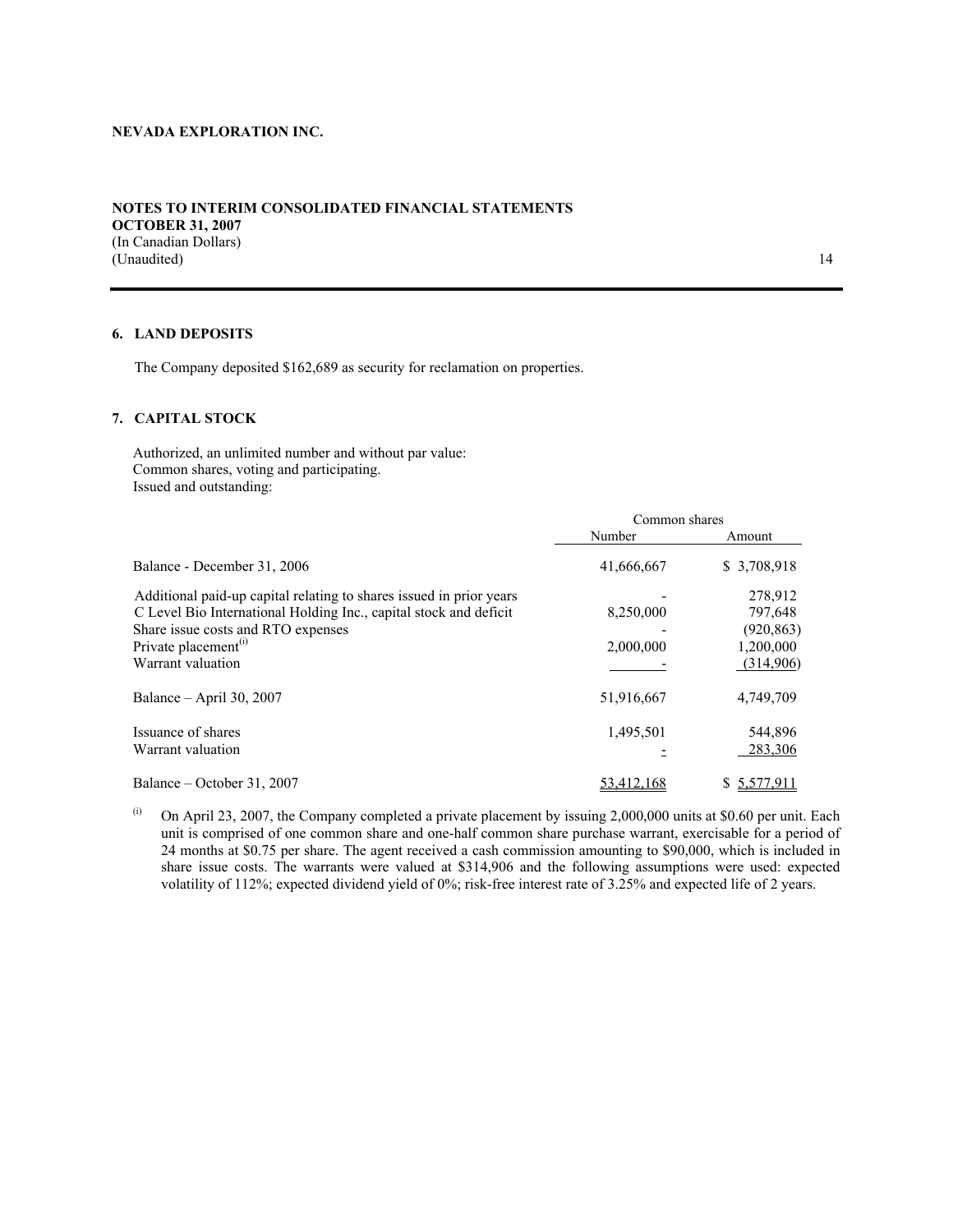(In Canadian Dollars) (Unaudited) 15

#### **8. STOCK OPTIONS AND WARRANTS**

The Company has a stock options plan under which it is authorized to grant options to executive officers and directors, employees and consultants enabling them to acquire up to 10% of the issued and outstanding common stock of the Company. Under the plan, the exercise price of each option equals the market price, minimum price or a discounted price of the Company's stock as calculated on the date of grant. The options can be granted for a maximum term of five years, and vest at the discretion of the board.

|                                                       |           | Warrants      |                                          | <b>Stock Options</b> |               |                                          |
|-------------------------------------------------------|-----------|---------------|------------------------------------------|----------------------|---------------|------------------------------------------|
|                                                       | Number    | Fair<br>value | Weighted<br>average<br>exercise<br>price | Number               | Fair<br>value | Weighted<br>average<br>exercise<br>price |
|                                                       |           | \$            | \$                                       |                      | \$            | \$                                       |
| Outstanding,<br>December 31, 2006                     | 6,998,051 | 1,687,507     | 0.52                                     |                      |               |                                          |
| Granted<br>Warrants and options<br>resulting from the | 1,799,999 | 595,415       | 0.59                                     | 1,650,000            | 796,770       | 0.60                                     |
| <b>RTO</b>                                            | 325,000   | 50,110        | 0.20                                     | 825,000              | 164,909       | 0.20                                     |
| Outstanding,<br>April 30, 2007                        | 9,123,050 | 2,333,032     | 0.52                                     | 2,475,000            | 961,679       | 0.47                                     |
| Exercised                                             | 1,248,001 | 283,306       | 0.41                                     | 247,500              | 49,473        | 0.20                                     |
| Granted                                               |           |               |                                          | 1,350,000            | 820,107       | 0.85                                     |
| Outstanding,<br>October 31, 2007<br>Number currently  | 7,875,049 | 2,049,726     | 0.54                                     | 3,577,500            | 1,732,313     | 0.62                                     |
| exercisable                                           | 7,875,049 |               |                                          | 747,500              |               |                                          |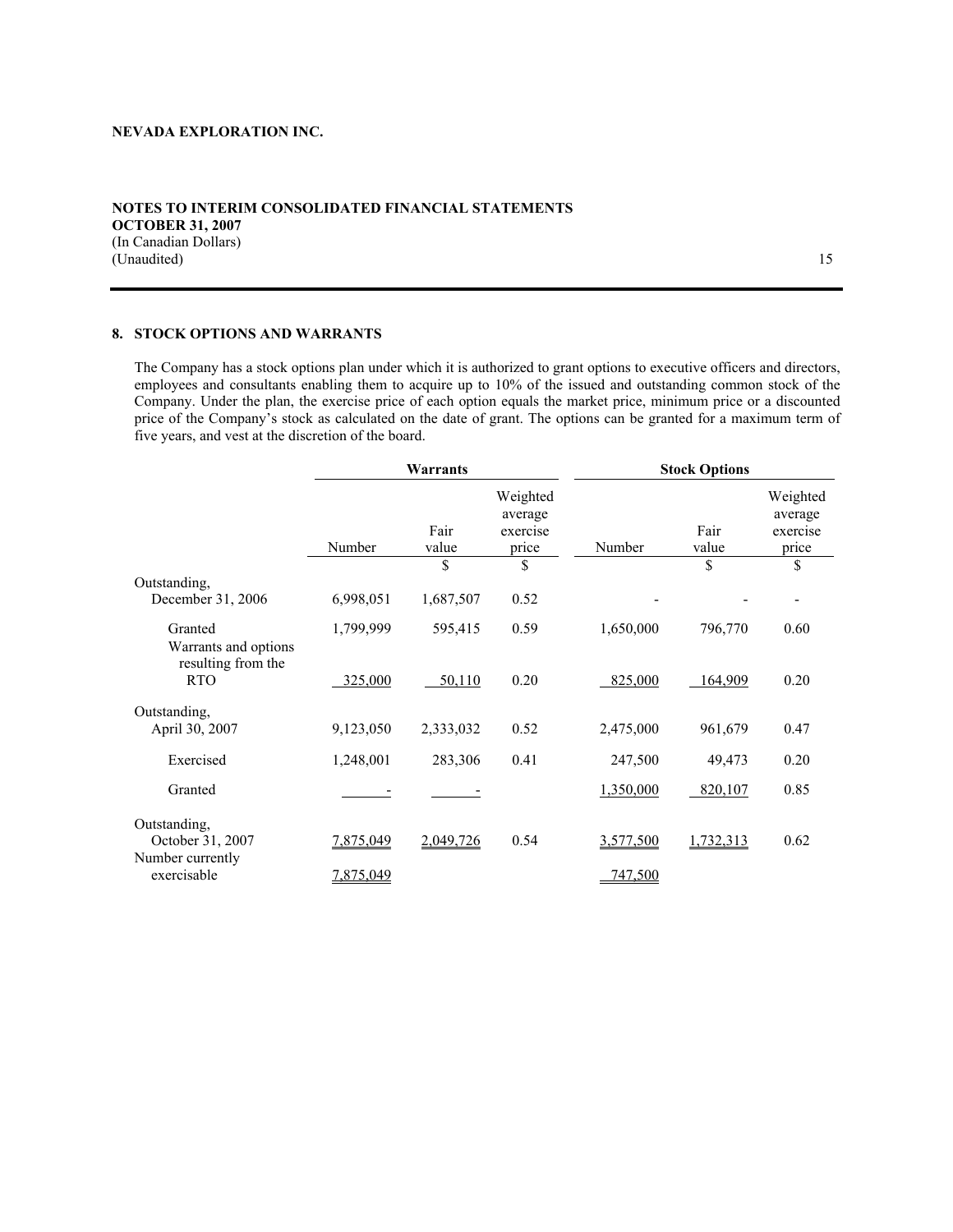## **NOTES TO INTERIM CONSOLIDATED FINANCIAL STATEMENTS OCTOBER 31, 2007**  (In Canadian Dollars) (Unaudited) 16

## **8. STOCK OPTIONS AND WARRANTS** (Continued)

The following incentive stock options and share purchase warrants were outstanding at October 31, 2007:

|                      | Number<br>of shares | Exercise<br>price | Expiry date        |
|----------------------|---------------------|-------------------|--------------------|
|                      |                     | \$                |                    |
| <b>Stock options</b> | 247,500             | 0.20              | February 27, 2008  |
|                      | 330,000             | 0.20              | October 3, 2011    |
|                      | 1,000,000           | 0.60              | March 9, 2012      |
|                      | 650,000             | 0.60              | April 30, 2012     |
|                      | 500,000             | 0.60              | May 15, 2012       |
|                      | 850,000             | 0.95              | June 8, 2012       |
| Warrants             | 7,500               | 0.20              | September 29, 2008 |
|                      | 408,333             | 0.30              | June 30, 2008      |
|                      | 3,173,050           | 0.45              | February 27, 2008  |
|                      | 3,019,500           | 0.60              | August 27, 2008    |
|                      | 266,666             | 0.60              | February 27, 2008  |
|                      | 1,000,000           | 0.75              | April 23, 2009     |

# **STOCK-BASED COMPENSATION**

During the period, the Company granted 1,350,000 options (1,200,000 in 2007). The fair value using the Black-Scholes option pricing model resulted in a stock-based compensation expense of \$410,502 for the vesting portion, which was also recorded as contributed surplus on the balance sheet.

The following weighted average assumptions were used for the Black-Scholes valuation of stock options and warrants issued:

|                                   | October 31,      | April 30,            |  |
|-----------------------------------|------------------|----------------------|--|
|                                   | 2007             | 2007                 |  |
| Risk-free interest rate           | 3.15\% to 4.18\% | $3.15\%$ to $4.18\%$ |  |
| Expected life of options/warrants | 1 to 5 years     | 1 to 5 years         |  |
| Annualized volatility             | 112%             | 112%                 |  |
| Dividend rate                     | $0\%$            | $0\%$                |  |

# **9. CONTRIBUTED SURPLUS**

| Balance – April 30, 2007   | \$402.962  |
|----------------------------|------------|
| Stock-based compensation   | 410,502    |
| Balance – October 31, 2007 | \$ 813,464 |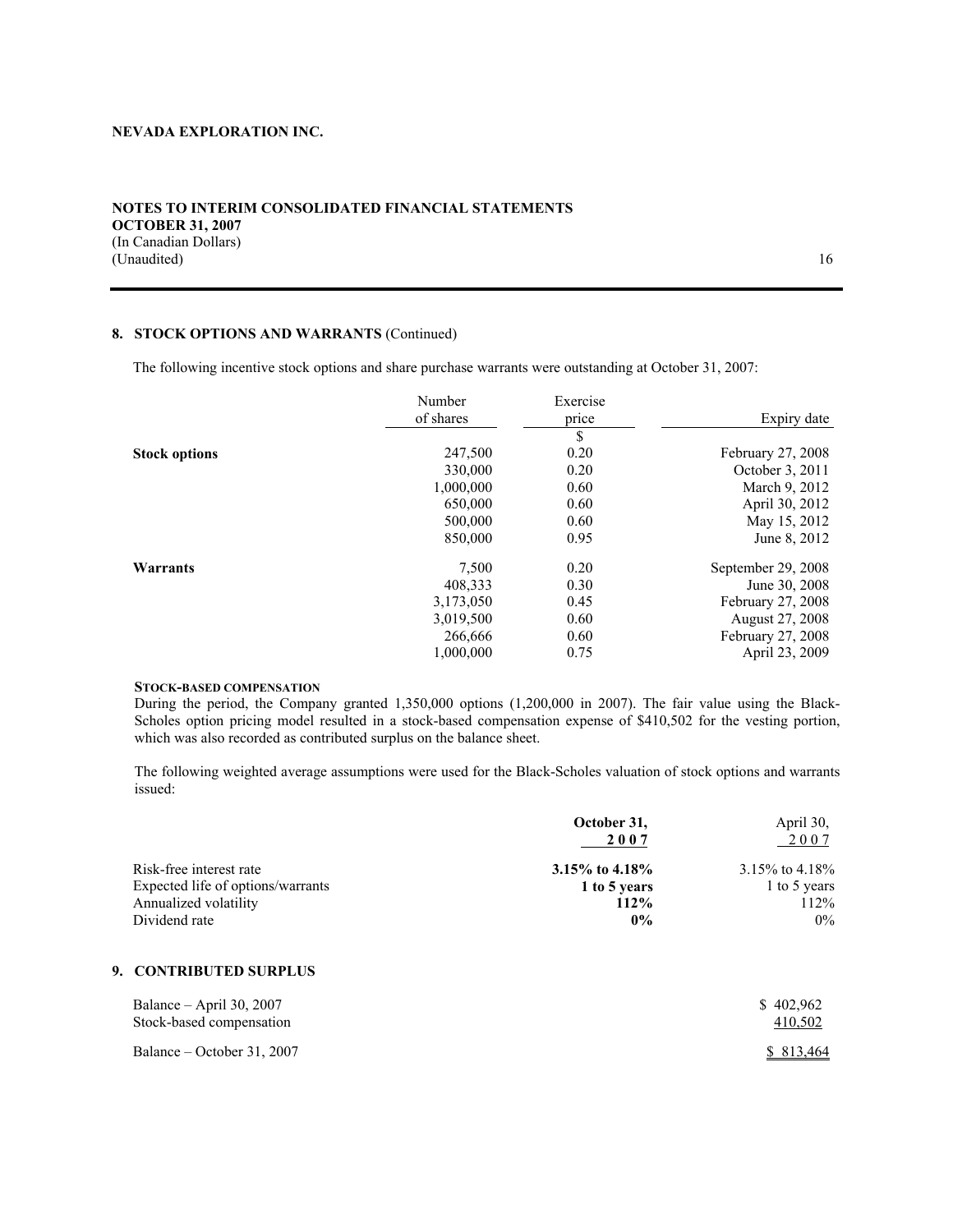#### **NOTES TO INTERIM CONSOLIDATED FINANCIAL STATEMENTS OCTOBER 31, 2007**  (In Canadian Dollars) (Unaudited) 17

#### **10. COMMITMENTS**

a) The Company has entered into operating leases for an amount of \$268,268. Future minimum lease payments are as follows:

| 2008      | 130,068   |
|-----------|-----------|
| 2009      | 27,200    |
| 2010      | 22,200    |
| 2011      | 22,200    |
| 2012-2014 | 66,600    |
|           | \$268,268 |

b) The Company entered into a 10 years lease agreement with Julian Tomera Ranches, Inc. ("Tomera Lease") covering approximately 2,225 acres of land in Humboldt County, Nevada. The lease gives the Company mining rights on the property during the period. Pursuant to the terms of the lease, the Company made an initial contribution of \$32,538 in October 2004, with additional annual \$17,481 payments in 2005, 2006, and 2007. Effective in 2008, the annual lease payments will be \$22,200. The agreement also calls for the Company to pay Tomera a royalty of 3% of Net Smelter Returns from production, if any, on the land covered by the Tomera Lease. The Company is also obligated to pay Battle Mountain Gold Exploration Corp. a royalty of 1.25% of Net Smelter Returns from production of the "HP Property" and "FJ".

## **11. FINANCIAL INSTRUMENTS**

The Company's financial instruments consist of cash and cash equivalents, subscriptions receivable, sales taxes receivable, loans receivable, deposits and accounts payable and accrued liabilities. Unless otherwise noted, it is management's opinion that the Company is not exposed to significant interest or credit risk arising from these financial instruments. The Company is exposed to financial risk arising from fluctuations in foreign exchange rates and the degree of volatility of these rates. A significant portion of the Company's expenses is denominated in US dollars. Consequently, certain assets, liabilities and operating expenses are exposed to currency fluctuations. The Company does not use derivative instruments to reduce its exposure to foreign currency risk. The fair value of these financial instruments approximates their carrying values, unless otherwise noted.